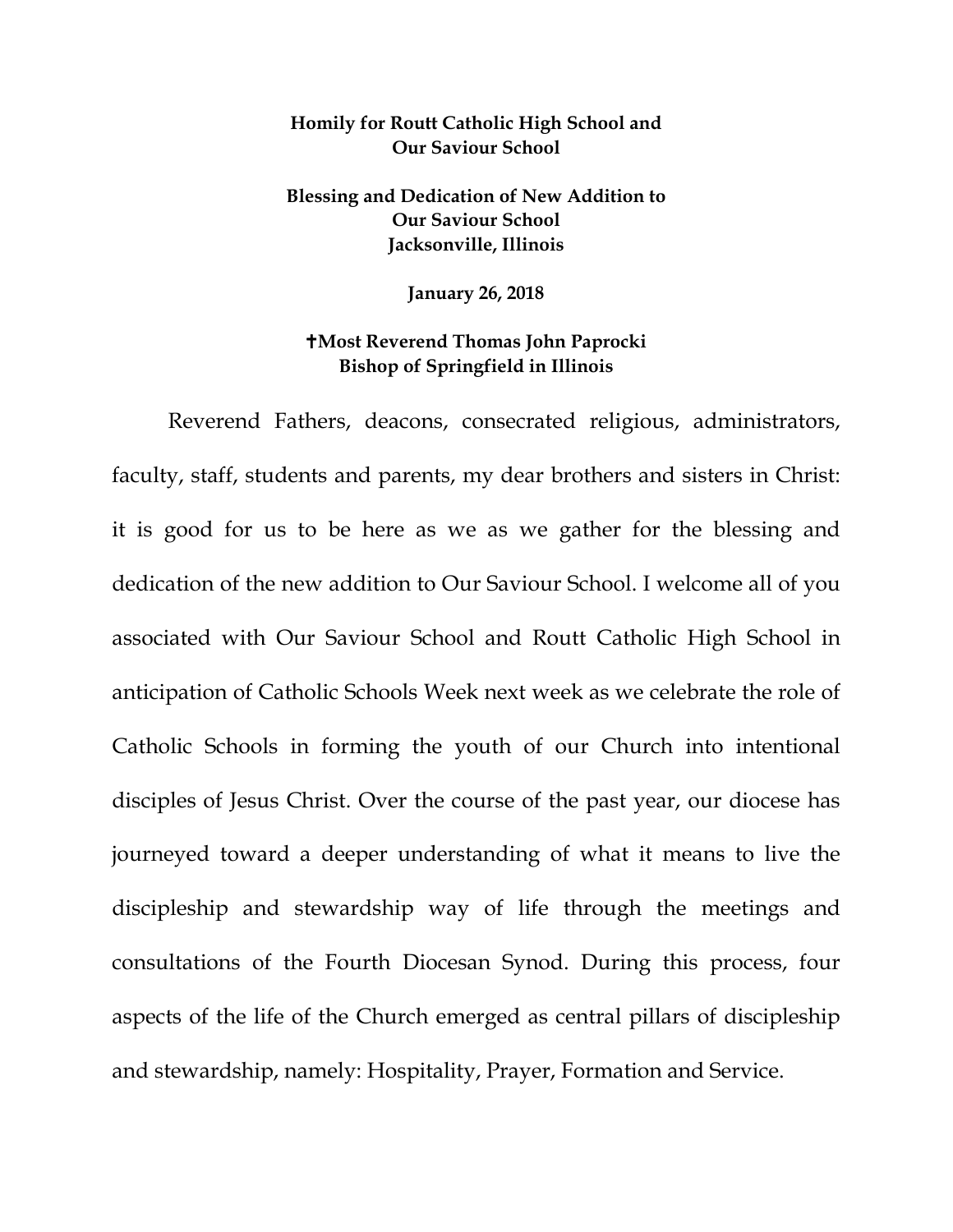With these four pillars of stewardship and discipleship in mind, I immediately saw the connection to this year's theme for Catholic Schools Week: To Learn, Serve, Lead and Succeed. While each part of this theme does not line up exactly with one of the four pillars, I think that they do encompass the spirit of what the members of the synod felt was at the core of being a disciple of our Lord. As such, in order that we might more fully understand the connection of Catholic Schools to forming young disciples of Christ, it is important for us to look at each part of the theme for Catholic Schools Week in this context.

First: To Learn – It should not come as a surprise to any of us that the first of the four values proposed for this week that honors Catholic education would be learning. Since the earliest days of the faith-based education provided by the Church, learning has been at the center of the mission of Catholic Schools. However, I would ask all of you to see this not simply as learning the arts and sciences, but, more importantly, learning how to follow Jesus in your daily lives. If we do this, it is no longer about learning for the sake of knowledge alone; learning becomes central to what we refer to as formation, the process of coming to follow our Lord more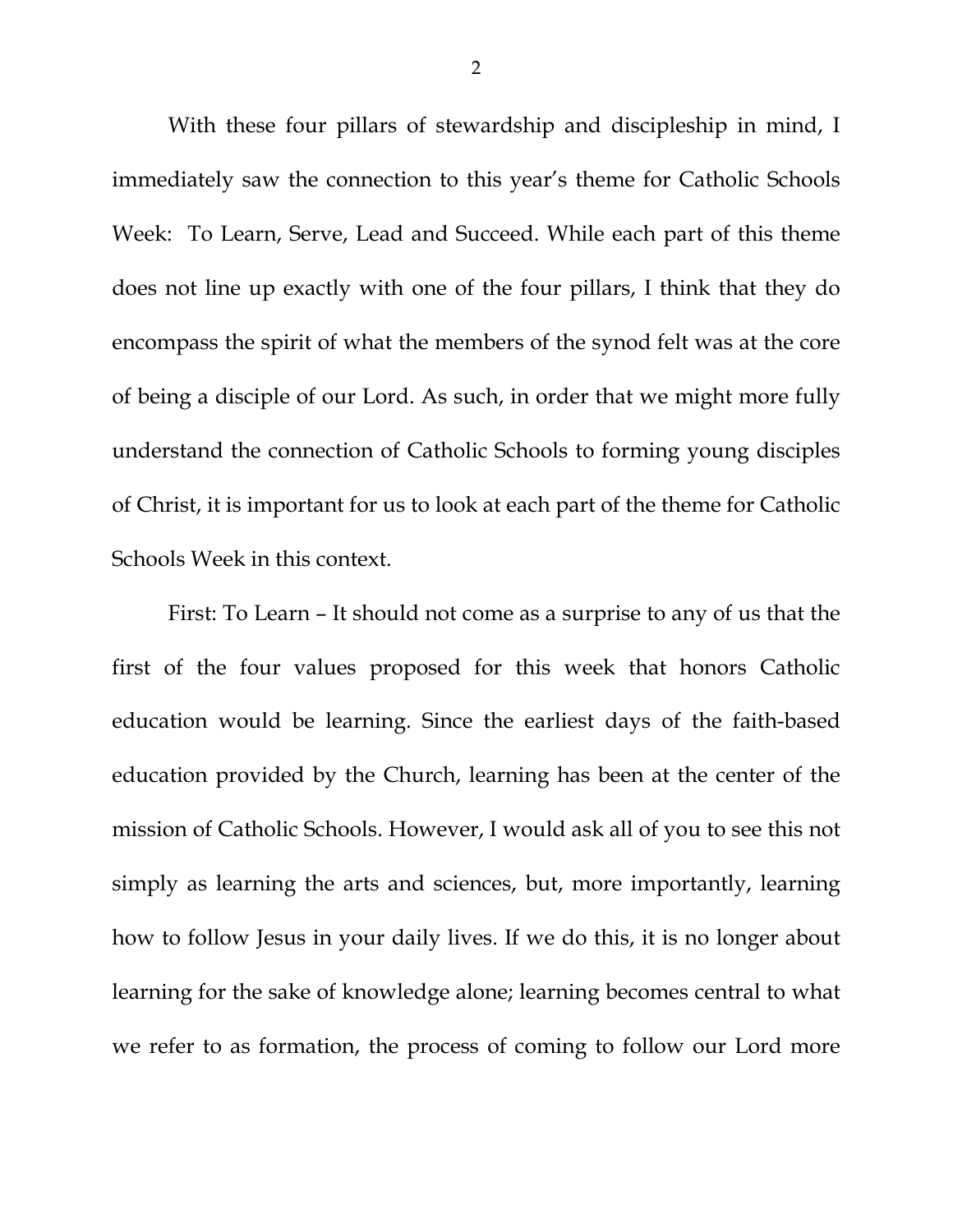closely by getting to know Him more intimately through the scriptures and through the Tradition of our Catholic Faith.

Second: To Serve – Once we have begun to learn who our Lord is and what it means to follow Him as His disciple, it is only natural that we should see the importance of loving others as Christ loves them. One of the key ways that we show the love of Christ to our neighbors is through service, particularly to those in need by showing charity and justice. Pope Benedict XVI addressed this very point in his Encyclical Letter entitled *Deus Caritas Est*, Latin for "God is Love." In this profound text, he looks at the love that God has for us and therefore the love that we must share with our neighbors. In the opening lines of the second part of the encyclical, Benedict XVI writes that: *Love is therefore the service that the Church carries out in order to attend constantly to man's sufferings and his needs, including material needs.[1](#page-4-0)* In these words, our Holy Father points us to the reality that the sort of service to others that is central to our lives as Christ's disciples is rooted in love for our neighbor, who is made in the image of God.

Third: To Lead – On a superficial level, the thought of leading can seem simple, but we must remember that if we are to look at leadership through the lens of Catholic Education, we must delve more deeply than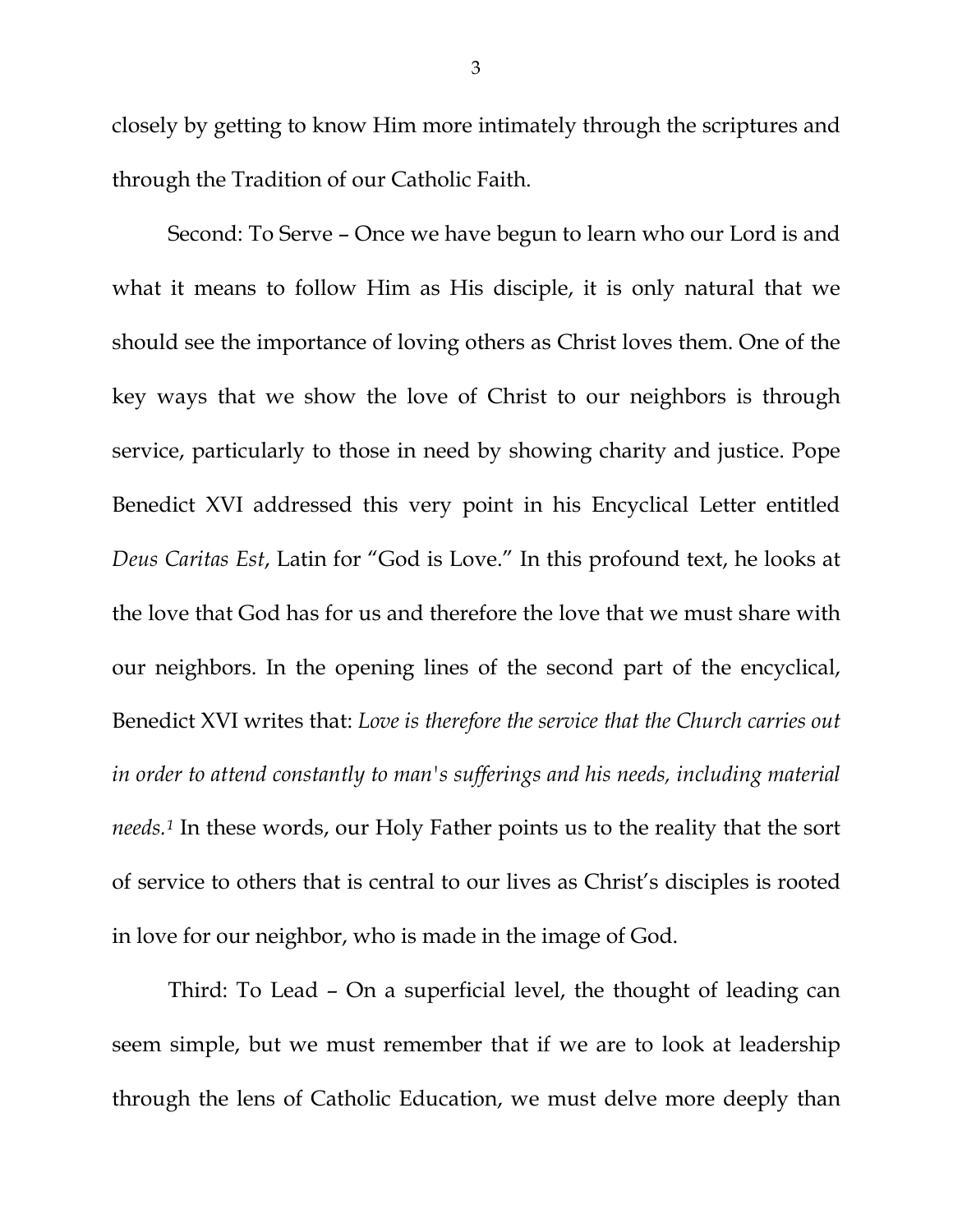simply leading in a secular way. We must examine what it means to be a leader who is a disciple of Jesus Christ. If we look at leadership in this light, we must recognize that the goal of our leadership is to bring the people around us to have a deeper relationship with Him. In this way, a parallel between leadership and the sort of hospitality examined by the synod becomes quite apparent.

Fourth: To Succeed – While this aspect of the theme for Catholic Schools week cannot be directly linked to one of the four pillars of discipleship and stewardship, it is in a sense tied to all of them, for ultimately it is the goal of what happens when we live as Christ's disciples and good stewards of the many gifts and talents He has given us. Therefore, let us not look at success as simply doing well in classes or being good at sports or other extracurricular activities. Rather, let us look at it as what happens when we seek to build up the kingdom of God on earth through learning, service and leadership that are rooted in our striving to follow Christ as His disciple. It is then that we will truly have succeeded at what Christ has called each and every one of us to do: to have lived our life for Him. In this way, our fervent desire may be fulfilled that, at the end of our lives, we may hear our Lord invite us to our Heavenly reward and say

4